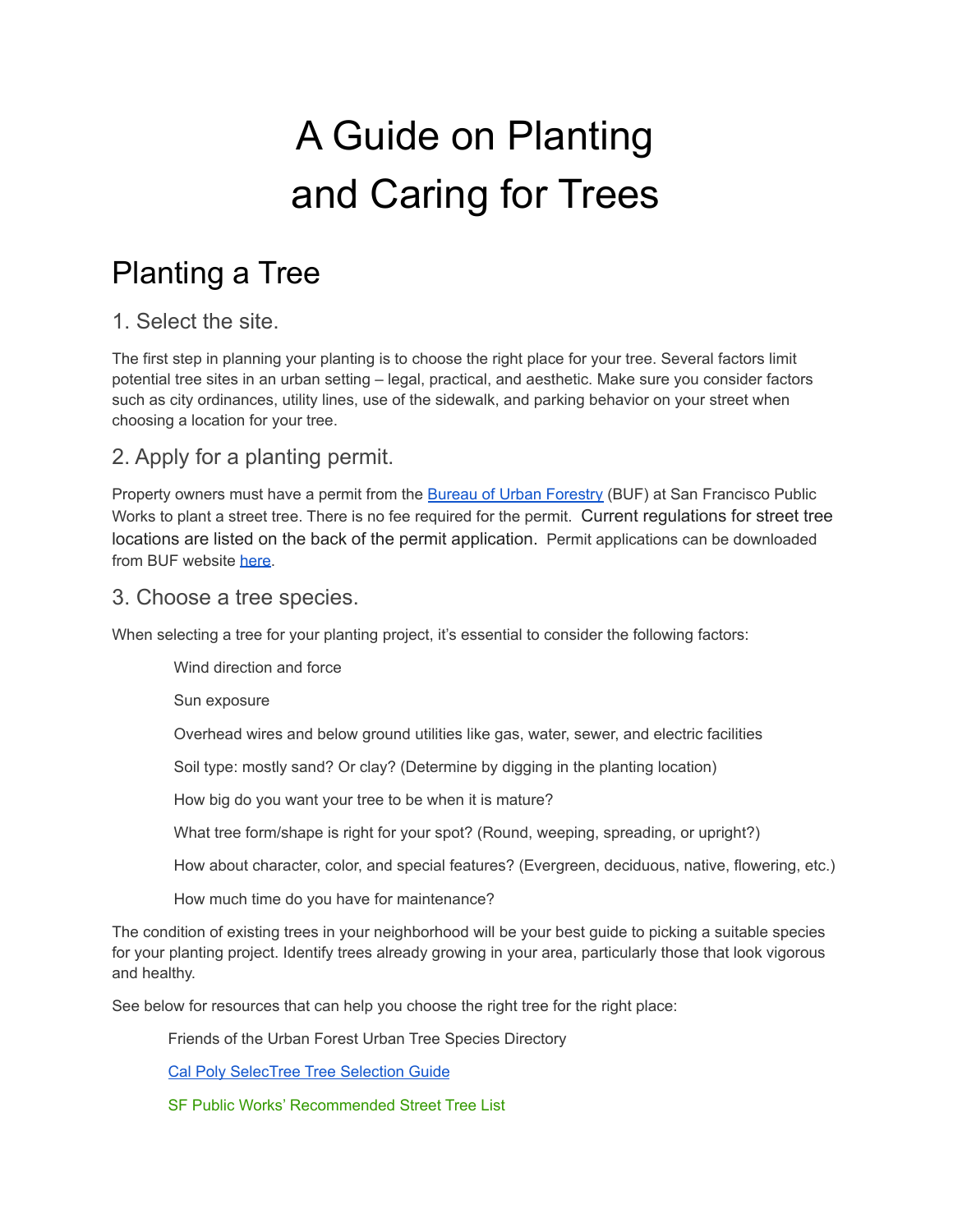#### Sunset [Western](https://www.sunset.com/garden/new-sunset-western-garden-book) Garden Book

#### Trees of San [Francisco](https://www.sftrees.com/the-book)

#### 4. Select and purchase a healthy tree.

We recommend planting 15-gallon size trees (this refers to the capacity of the pot they're sold in). Anything larger is difficult to handle without special equipment; anything smaller would be too vulnerable to vandalism.

The following is a list Bay Area nurseries which offer good tree selections:

Sloat [Garden](https://www.sloatgardens.com/) Center [Flowercraft](https://www.flowercraftgc.com/) Garden Center Flora [Grubb](https://www.floragrubb.com/) Yerba Buena [Nursery](https://nativeplants.com/) [Wegman's](https://www.wegmansnursery.com/) Nursery East Bay [Nursery](https://www.eastbaynursery.com/)

The Urban Forest [Institute](https://selectree.calpoly.edu/) at Cal Poly can help you assess the quality of nursery trees.

When inspecting a nursery tree, look for the following characteristics:

- 1. A straight, tapered trunk that is thicker at the base.
- 2. Strong central leader, or central stem. Trees that are pruned into a vase shape may have several leaders, but they should not compete with each other.
- 3. Natural, symmetrical shape. Branches should be well-spaced and evenly distributed around the trunk. Avoid trees that have been severely headed back — a practice of over-pruning new growth to produce a bush-like shape that leads to weak branches in later years.
- 4. Healthy root system. Use your finger to scratch down an inch or so below the surface of the container. Check that roots are not kinked or circling and are evenly distributed around the tree. Ensure that no roots are growing out through the bottom of the container.
- 5. Healthy leaf tips and limber twigs. Gently bend a twig at the end of a branch.
- 6. Undamaged bark. Check for scrapes, poorly healed pruning scars, or insect damage.
- 7. No pests or diseases. Check for evidence of pests, particularly on the undersides of new leaves.

### 5. Cut the sidewalk.

Rent a concrete saw or hire a private concrete contractor to cut a tree basin (the largest size possible per San Francisco Public Works) in your sidewalk at the location marked by the Public Works. Public Works has a list of concrete [contractors.](https://www.sfpublicworks.org/services/concrete-contractors)

### 6. Gather planting materials and tools.

In order to conduct a successful planting, you'll need the following tools and materials:

- shovel
- hammer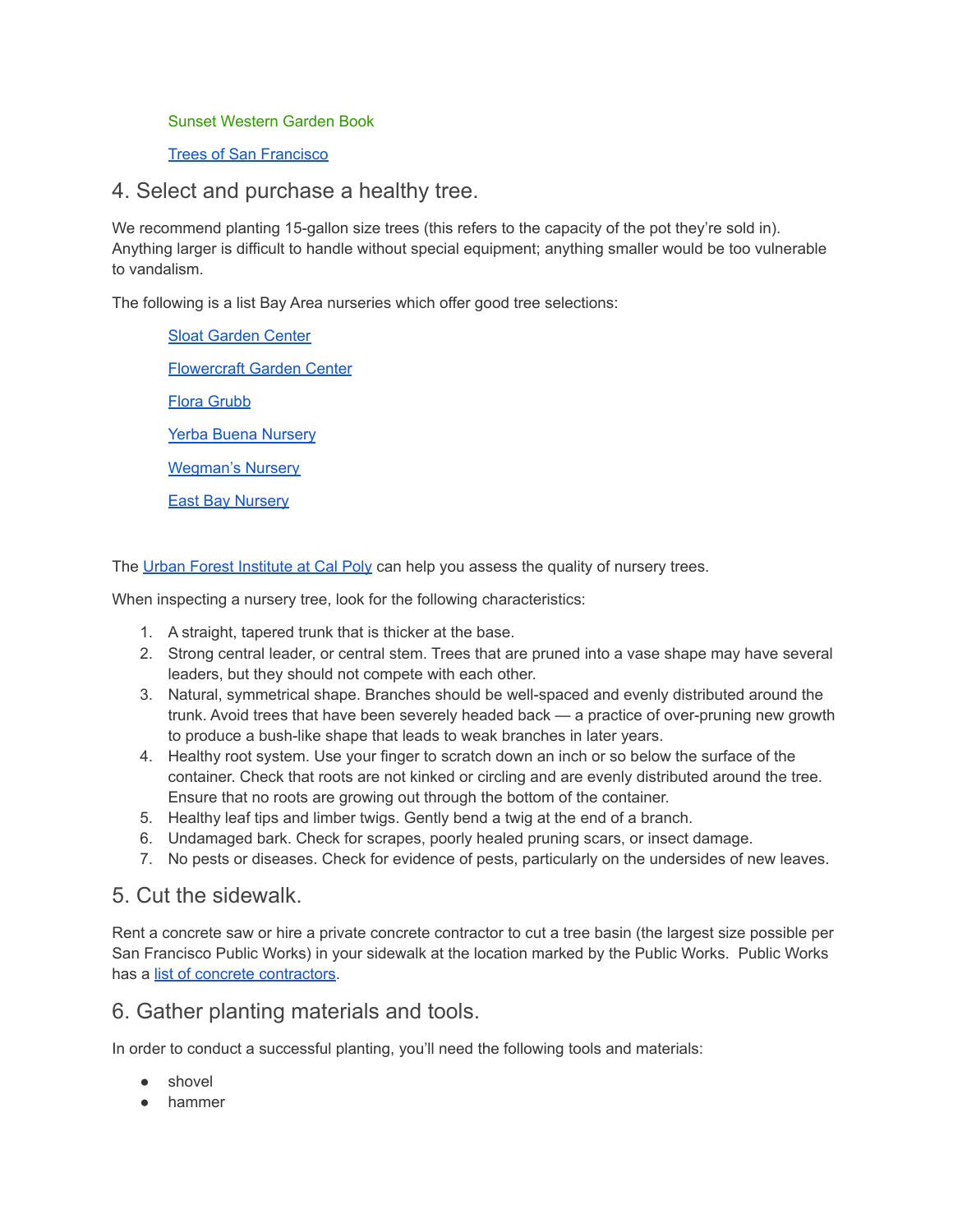- stake driver or sledgehammer
- one 15-gallon tree
- three 8'x2" ACQ treated stakes
- three 36" green arbor ties (no wire!)
- three 3″x18″ crossbraces
- nails

### 7. Plant your tree.

Here is a [video](https://youtu.be/4B62OhLUl2U) to show you how.

# Tree Care

To improve your tree's chances of reaching healthy maturity, you should provide basic care for it including watering it — during the first few years after you've planted it.

### Soil, Mulch & Nutrition

Your tree is more likely to thrive if you know what type of soil it's planted in and if you mulch the basin properly. The information below will help you in both matters.

### Soil

Use the following methods to find your soil type:

#### **Ribbon Test:**

- Take a small handful of soil that is damp but not too wet.
- Work it in your hands for a few minutes and squeeze a small amount between your thumb and index finger.
- Try to squeeze out a flat "ribbon" from the soil. If you can't make a ribbon or it falls apart immediately, you have high sand content. Soils with as little as 1/3 clay will form ribbons very easily. You can also feel the texture of the various particles on your skin. Sand will feel very rough while clay will feel very smooth. Feeling the texture and measuring the size of the ribbon, you can work out an approximation of how much sand or clay you have.

#### **Drainage Test:**



- Carefully dig a fist-sized hole in your tree basin with a hand trowel.
	- Fill the hole with water and watch how fast it drains out.
	- Sandy soil will drain quickly while clay soil will drain slowly.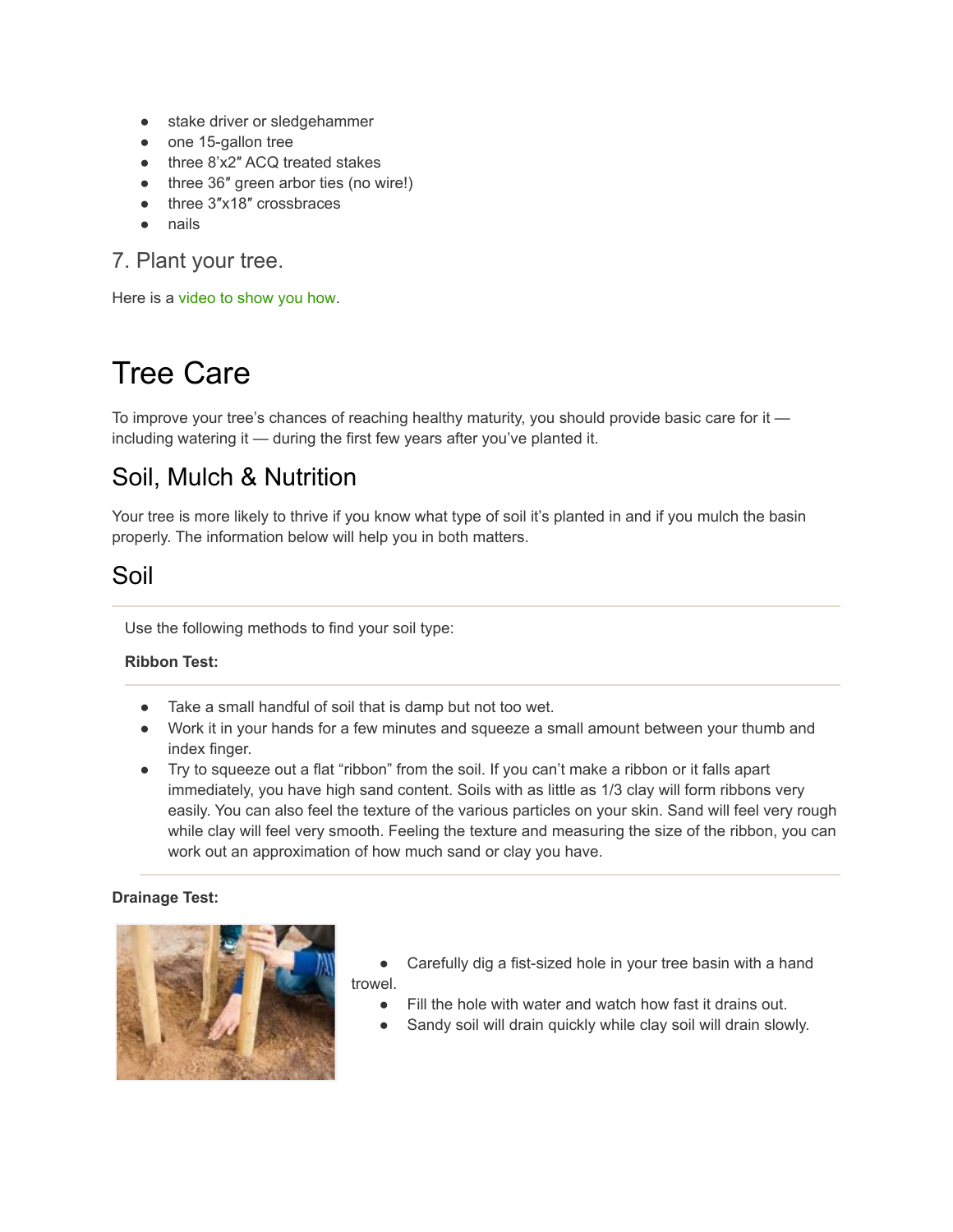Here are some characteristics of the two extremes, sand and clay:

| <b>Soil Characteristic</b>        | <b>Sand</b> | <b>Clay</b>      |
|-----------------------------------|-------------|------------------|
| How does it hold water?           | Poorly      | Well             |
| How fast does water drain?        | Fast        | Slow             |
| How does it hold nutrients?       | Poorly      | Well             |
| How easy is it for roots to grow? | Easy        | <b>Difficult</b> |

Determine your soil type and use the following information for guidance:

#### Sandy Soil

#### **Water**

Water runs through sandy soil quickly, so trees in sandy soil require more watering. See tips on **Watering** below.

#### **Nutrients**

It's good to add high-nitrogen organic fertilizers every couple of months, especially before mulching.. Don't pile the lawn clippings too thick; just sprinkle a thin layer and allow to dry thoroughly. Remember that the soil cannot hold onto these nutrients so don't over-fertilize or the excess fertilizer will run off in the rain.

If you must use chemical fertilizers, go for "slow release" fertilizers such as Ozmocote or stake-type fertilizers. Keep a good layer of mulch (see "**Mulch**" below) in the tree basin at all times. Replenish the mulch as often as needed to keep a thick layer. DO NOT PILE THE MULCH UP AGAINST THE TREE TRUNK as this can cause crown rot and kill your tree.

#### **Companion Plants** (if tree basin is 2'x3′ or larger)

For the first year, mulch is the best companion for your tree. After the first year, small non-aggressive annuals may be planted in the basin, as long as the base of the tree is kept free of plants. Some good options include strawberry, small succulents, and native wildflowers. Stay away from rosemary, lavender, jade and other large or woody plants as these will compete with your tree for water and nutrients.

#### **Sidewalk Protection**

Because roots can travel easily through sand, and water tends to move downward quickly, sandy soils will have fewer problems with roots cracking the sidewalk. More info about sidewalk care is below..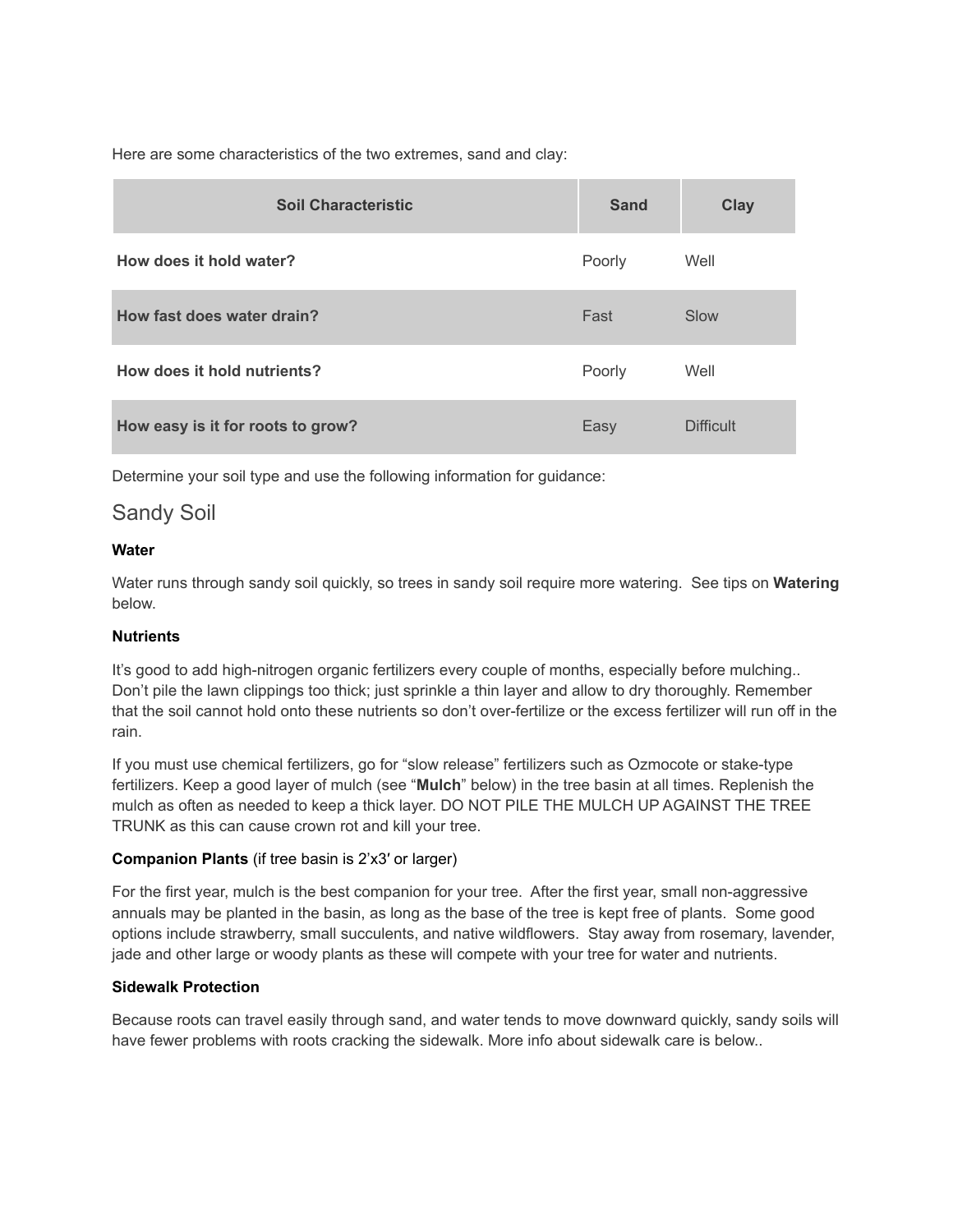### Clay Soil

#### **Water**

Heavy clay soil requires less watering. See tips on **Watering** below.

#### **Nutrients**

Clay soil holds onto nutrients well. You do not need to add chemical fertilizer. An occasional top layer of organic fertilizer such as lawn clippings, fish emulsion, or kelp powder can be helpful but unnecessary. Mulch is still an important part of tree care and soil management (see "Mulch" below). Replenish your mulch as often as needed to keep a thick layer. There is less of a need to add nitrogen when mulching than with sandy soil.

#### **Companion Plants** (if tree basin is 2'x3′ or larger):

Mulch is the best companion for your tree in the first year. After the first year, small non-aggressive annuals may be planted in the basin, making sure that the base of the tree is kept free of plants. Some good options include strawberries, small succulents, and native wildflowers. Stay away from rosemary, lavender, jade, and other large or woody plants as these will compete with your tree for water and nutrients.

#### **Sidewalk Protection**

Roots have a hard time trying to grow in clay soil. Therefore, they are more likely to grow close to the surface and cause sidewalk cracking. Avoid this by planting less aggressive and smaller trees, and have as large a tree basin as possible. Get more info about [sidewalk](https://fuf.net/resources-reference/tree-care-on-your-own/sidewalk-basin-care/) care here.

### Mulch

Mulch is organic matter that is partially decomposed. Compost, which is fully decomposed organic matter, can also be used as mulch. Mulch goes on top of the soil, about 3″ deep. **Don't pile mulch around the trunk, as this can cause trunk rot and tree death.** Leave a space around the trunk a few inches in all directions.

#### **Benefits of mulch:**

**Holds moisture in the soil longer.** A big benefit in our windy climate!

#### **Suppresses weeds**

**Raises your tree basin to sidewalk level.** When we cut the concrete, there is often a gap between the sidewalk level and the soil level. We plant the tree at sidewalk height to avoid it sinking too deeply. Depending on the size of the gap, you may need to add a bucket or two of native soil and then add the mulch.

**Over time, mulch improves the soil.** The mulch breaks down into organic matter over time, which benefits all soil types. Just keep refreshing the mulch layer periodically.

**Looks nice.**Mulch as a top dressing is much better than brick, stone, or grating. Those other materials add nothing to the soil and can wound the tree if not adjusted. Heavy clay soils can compact the soil, causing roots to grow under the sidewalk rather than in the soil.

#### **Materials to use for mulch**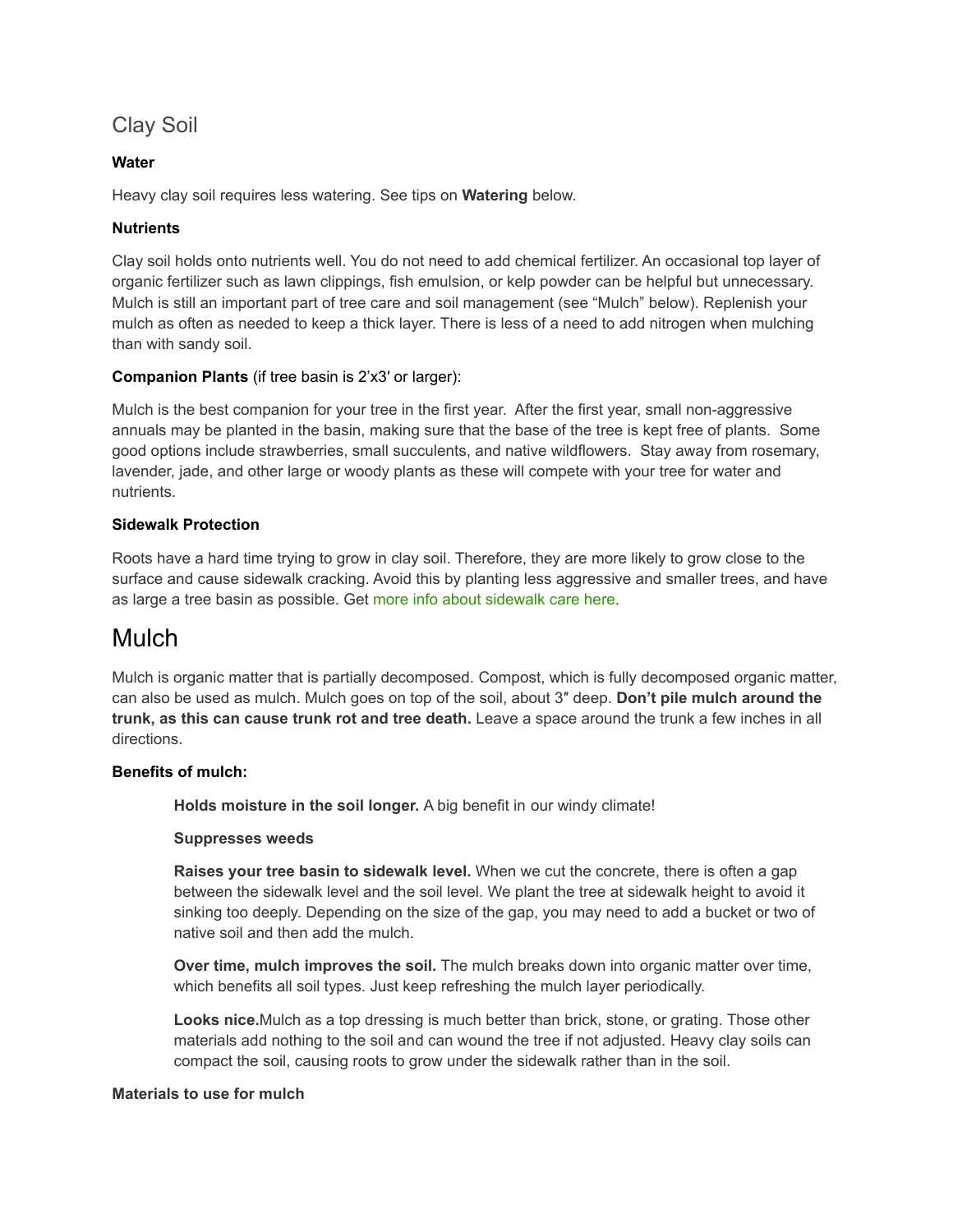Wood chips, shredded bark, and compost. Avoid sawdust and pine needles, as they take too long to decompose and can rob nitrogen from the soil.

**Note:** For new trees in sandy soils, it helps to add a little organic nitrogen fertilizer just before mulching. Sandy soil is already low in nitrogen, and mulch may temporarily lower nitrogen levels as it decomposes. This is not generally a concern for mature trees and plants.

#### **Where to get mulch free or nearly free:**

**Your yard.** Grass clippings, chopped leaves, and branches make excellent mulches.

**Bayview Green Waste:** 1300 Carroll Avenue, off 3rd Street. Open to the public on Saturday from 7:30 a.m. to noon.

### **Watering**

Watering your tree is essential to its health and survival for the first few years after it's been planted. Watering slowly and deeply is better for your tree's overall health than fast and frequent watering. Watering before 10 a.m. and after 8 p.m. can reduce the amount of water lost to evaporation.

The amount of water needed will vary by tree species and soil type. Here are general guidelines.

#### **Sandy Soil**

The sandy soils in the Western half of the city generally require more frequent watering because they drain faster than clay soils. If you live in an area with sandy soils, water two or three times a week, 20-30 gallons total during the first two years after planting, followed by half as much for the 3rd year.

Water runs through sandy soil quickly, travels straight down and does not spread to the side. Therefore, it's best to move your water source around to reach all of the roots.

When sand dries out too much, it can become hydrophobic: it refuses to accept water. If this happens, add a watering agent such as Water-In to enhance soil penetration. Water-In is available at most garden stores. Do not use detergent as a substitute, as this will be toxic to the plant.

#### **Clay Soil**

Heavy clay soils drain slowly. If the water hasn't drained into the soil 10 minutes after you have finished watering, you have a heavy clay soil. Apply less water less frequently.

Water 10-15 gallons per week with a slow drip. The heavier the soil, the less water it may need. Watch to see how fast the water drains and avoid creating a swampy condition. Roots need oxygen as well as water. Try not to step on or dig in the soil when it is wet because you can squeeze the oxygen out of it. If clay soil dries out too much, water may just puddle on the surface. Try to keep the soil evenly moist without flooding it.

This is not a strict formula. If your tree-watering schedule is not working for your tree health or soil type.

There are three main methods for watering:

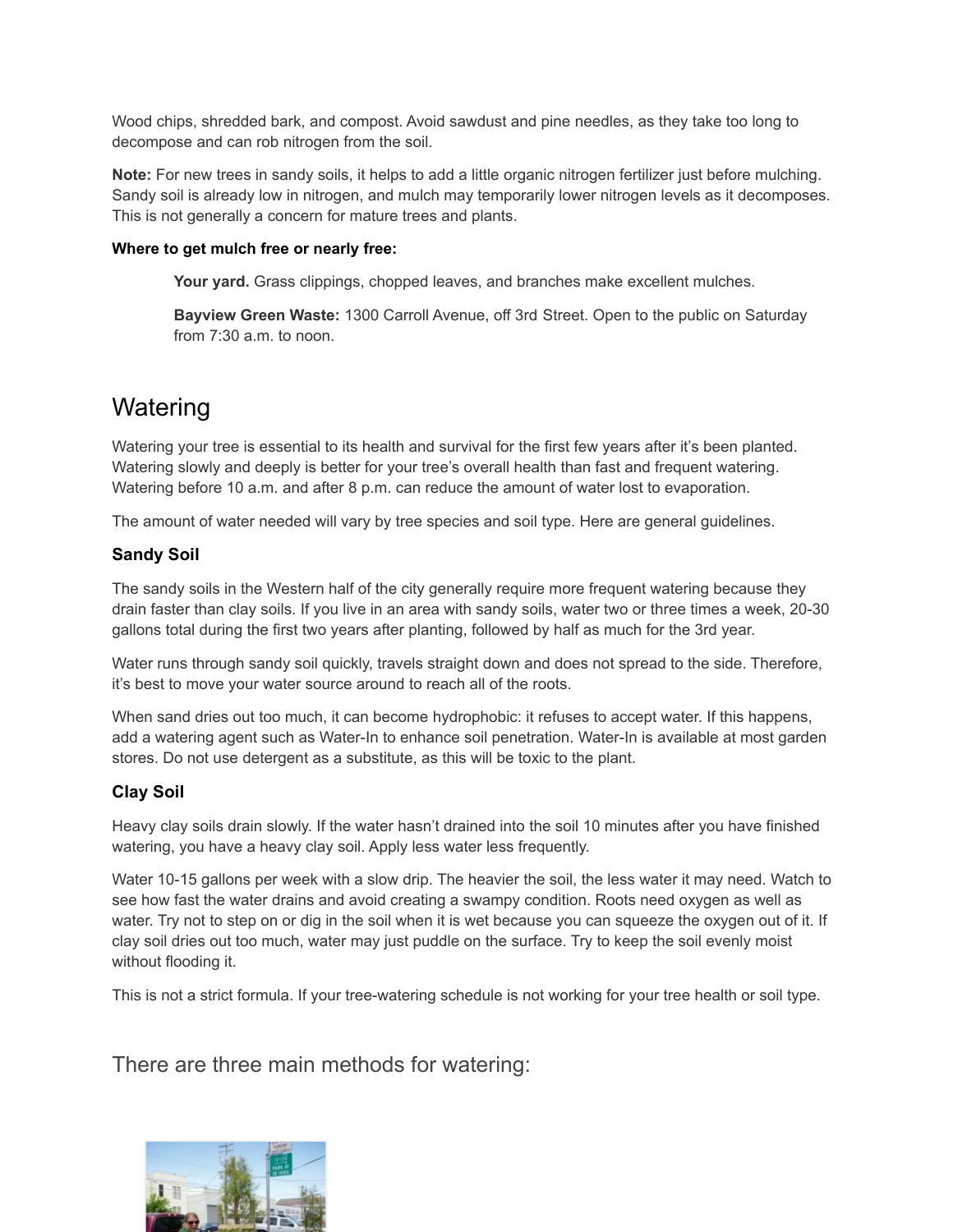#### **The Bucket Method**

The bucket your tree came in holds about 10 gallons of water. You can use it to water your tree. Line it with a trash bag and fill it with water. Poke a small hole in the bottom of the bag at one of the bucket drain holes. Let the water drain out slowly near the trunk, but not on it. Fill it two times once a week every week, even when it's raining (San Francisco's average annual rainfall is only about 20 inches, and 1" of rain = about 5 gallons of water per tree).

#### **The Watering Bag Method**

This method is the same as the Bucket Method, only using a gardening product rather than reusing the bucket from planting. The watering bags usually hold around 20 gallons of water, so they only need to be filled once per week. **Be sure to install the watering bag zipped around one of the support posts for the tree rather than the tree itself.** We also recommend installing it on the uphill post so that as the water drains from the bag it will run toward the tree. Installing it on the base of the tree may cause crown rot due to the moisture that collects at the tree's base. In areas with heavy foot-traffic, it may be prudent to run a zip-tie through the hoops on the bag and around the post to deter theft.

You may purchase Treegator® watering bags from us for \$25 each when your tree is planted, or you can order them online.



#### **Garden Hose Method**

Run your hose on a slow trickle for 1.5 to 2 hours once a week into the tree basin, even when it's raining.

If you have a watering tube, alternate watering between the soil surface and through the tube for the first year. Water only through the tube during the second and third years. Note: sandy soil areas do not need watering tubes.

Contact us via our website if you need help with watering schedules or determining your soil type.

### Stakes, Ties & Fencing

Maintaining your stakes, cross-braces, ties, fencing, and other hardware is an often-overlooked part of tree care. In many cases, a hammer and nails are all you need. Ignoring the hardware can result in a damaged or misshapen tree.

#### **Stakes and Ties**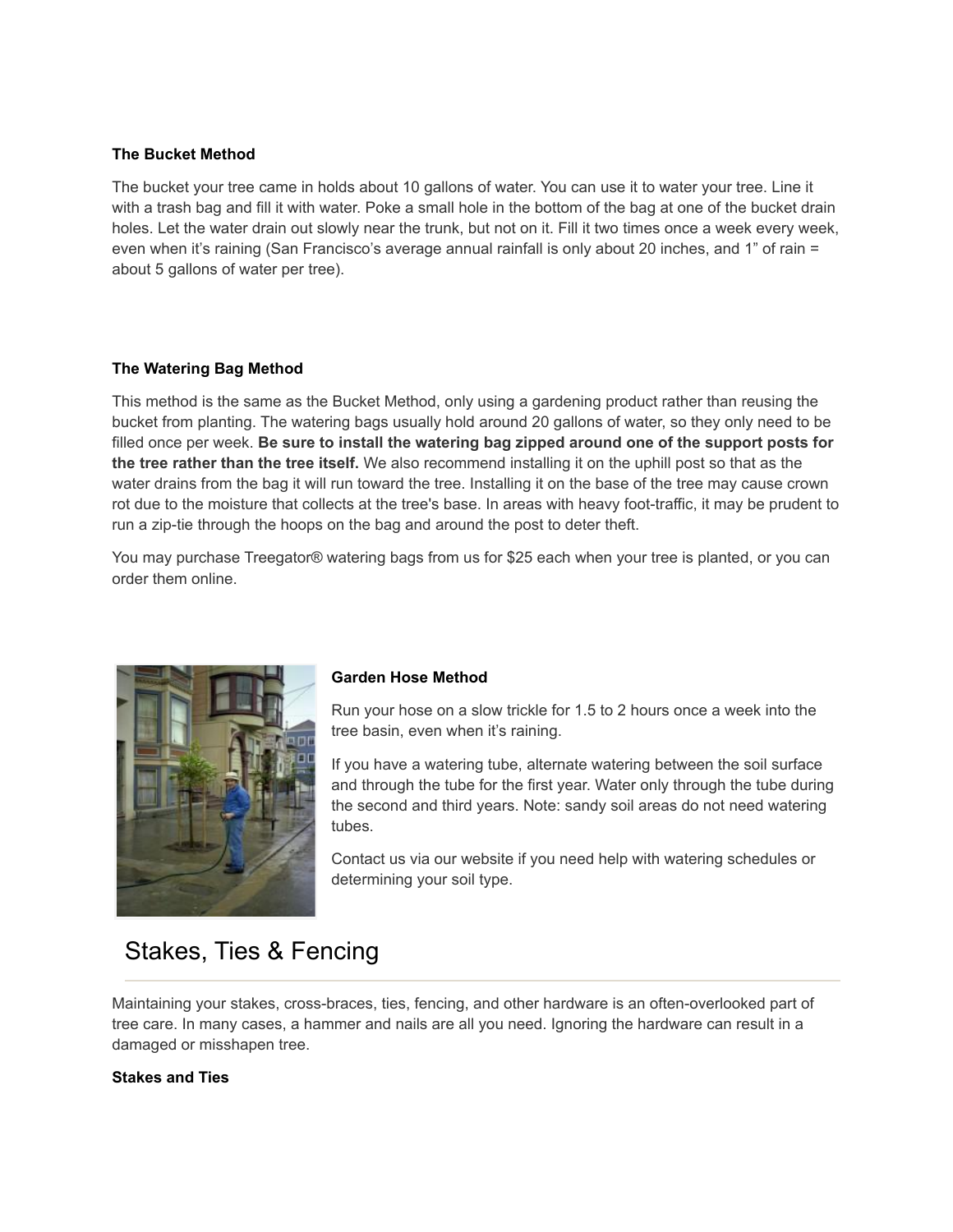Stakes and ties should lightly support the tree but allow it to move in the wind. Trees need their exercise, too! A tightly-bound tree won't send out anchoring roots because there is no need, which will result in a weaker tree.

Here are some simple tips to keep your tree in peak condition:

#### 1. **Stakes should be straight up and down and not wiggle when you shake them.**

A wiggly stake may be broken underground and should be replaced. Stakes are most important on the side where the wind usually comes from because the tree should pull against a stake rather than lean on it for support. A three-stake system is your best bet because wind direction varies in a storm.



- 2. When a tree gets large, stakes are no longer needed and they may damage the tree. Remove them.
- 3. If the tops of the stakes rub and wound any branches, cut the stakes to shorten them. Keep in mind that taller stakes give you more options for tying and supporting the tree, so only shorten the stakes as much as necessary.



4. **Crossbraces are vital, providing strength and stability for the stakes.** They also act as spacers – protecting the whole structure from collapsing inward and wounding the tree. Replace any broken cross braces with an appropriately sized piece of wood or metal. We use recycled plywood cut by volunteers. Move any cross brace that is wounding the tree.





5. **Ties should be tight enough to hold the tree but loose enough to allow movemen**t. Remember, a tree allowed to move becomes stronger than one that is held immobile. Adjust ties as the tree grows to prevent wounding.

**6. Attach ties that you can easily adjust later.** The best ties are flat and wide – don't use rope, wire or string. These cut into the tree, causing severe injury and often the death of the tree or limb portion above the damage. Plastic can trap moisture and cause rot. Rubber or cloth are suitable materials.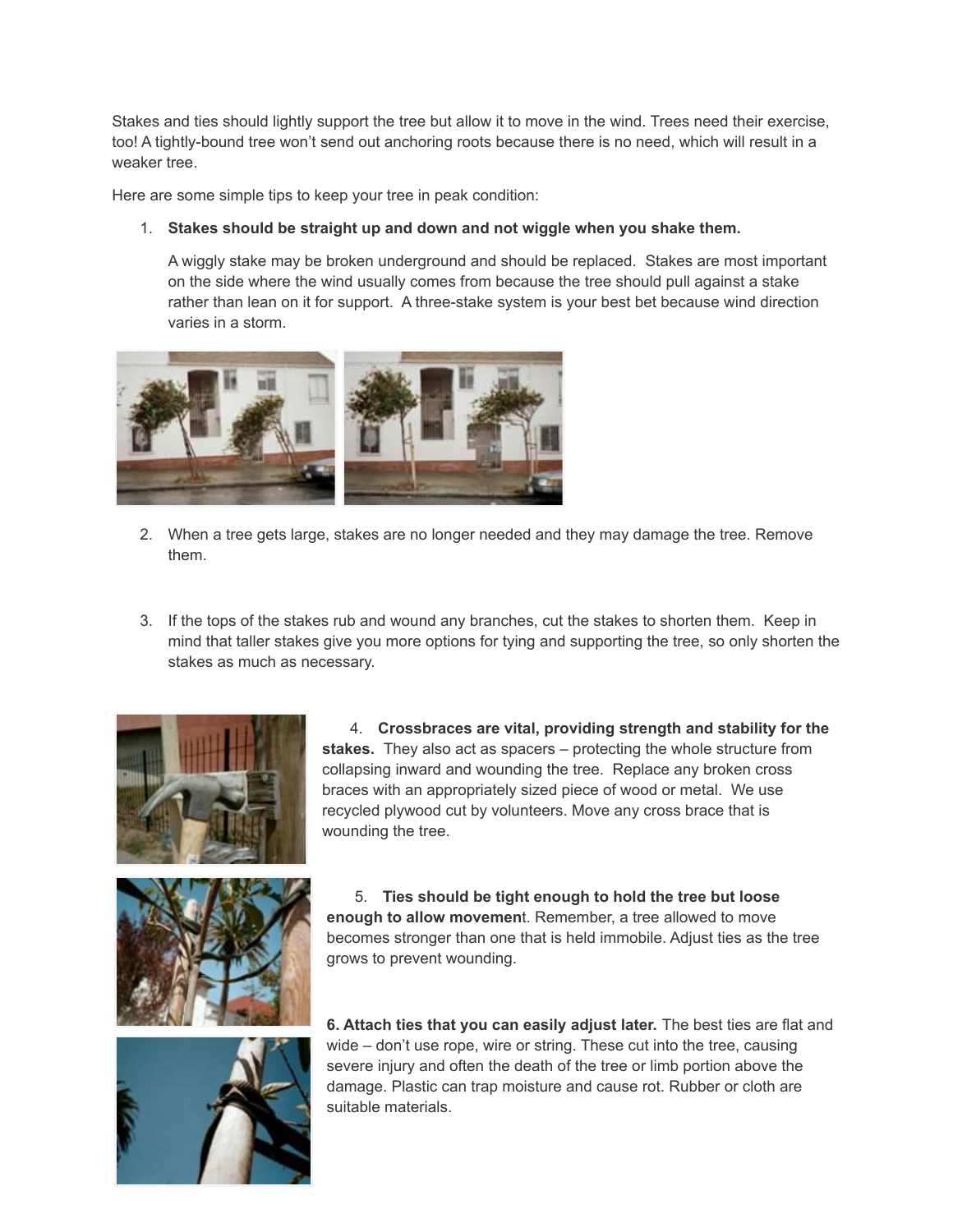### Fencing and Other Protective Hardware

Fencing can protect a tree from vandals, car doors, and other common sources of injury. Contact the DPW Department of Urban Forestry to find out about permits for anything you build up around the tree basin.



Avoid encasing the tree from head to toe in screening.

If you build a fence, put it around the perimeter of the tree basin so the tree has room to grow.

Small metal poles placed at the curbside will prevent damage from cars.

Make sure the protective hardware doesn't eventually become part of the tree! Plan ahead and consider how to remove your protection before you install it.

### Pruning

When done properly, pruning improves the safety, health and beauty of a street tree. Friends of the Urban Forest prunes young street trees for three years after being planted. After that, the tree is considered "established," and the city of San Francisco takes over responsibility for pruning it. You can find more information about StreetTreeSF, the city's street tree maintenance program, [here](http://sfpublicworks.org/services/proposition-e-street-tree-and-sidewalk-maintenance-frequently-asked-questions).

If you want to prune an established street tree yourself, or hire an arborist to prune it, you must obtain permission from the Bureau of Urban Forestry (part of San Francisco Public Works). You can email them at urbanforestry@sfdpw.org.

If you prune a tree, there are three main types of cuts you can make:

#### **Thinning cuts**

A thinning cut is the removal of a smaller branch from a larger one. The idea is to cut close to the main limb without making a flush cut or leaving a stub. Look for the branch collar, the swollen area where the smaller branch meets the larger one, and cut just to the outside of it.

#### **Reduction or re-leadering cuts**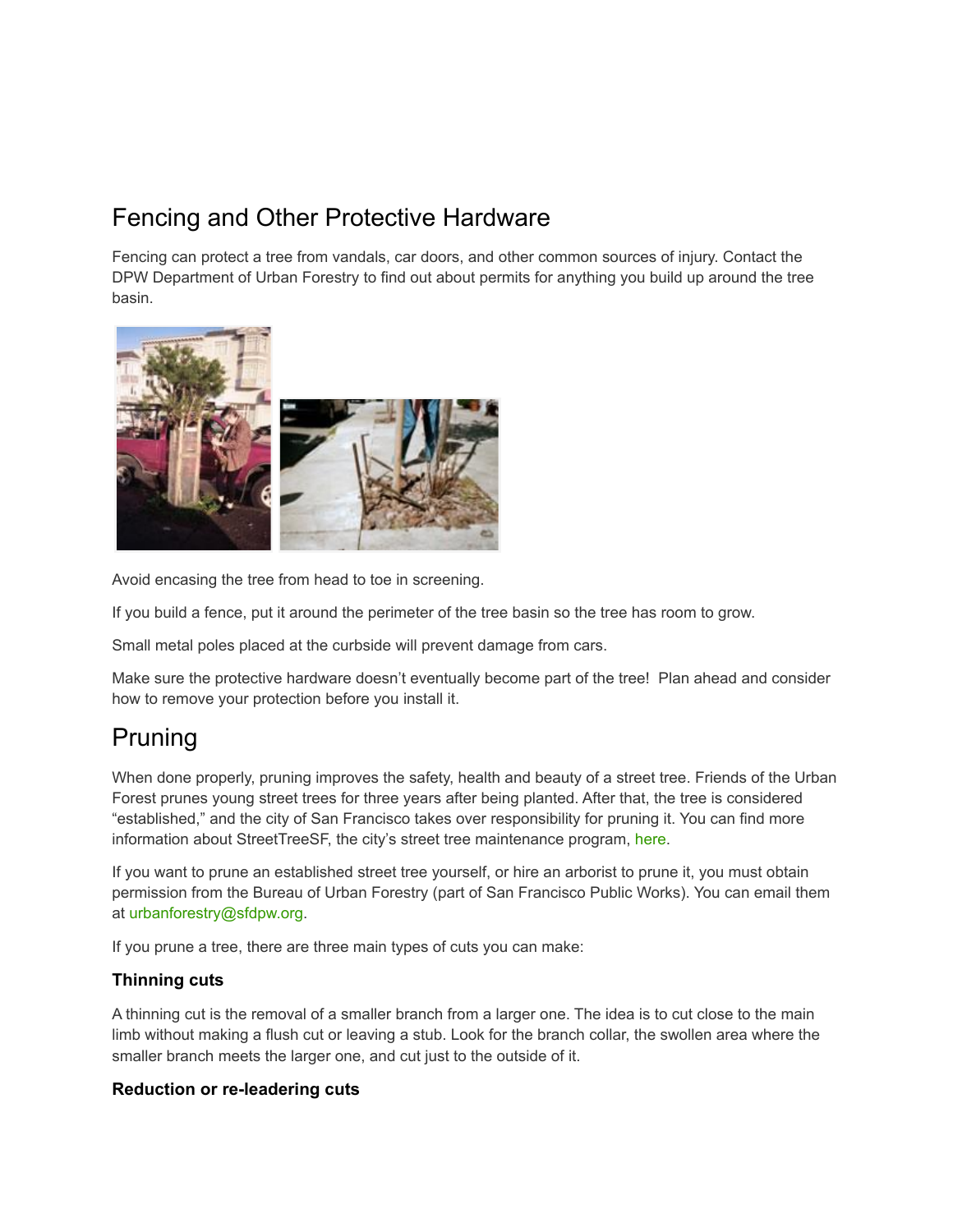A reduction cut shortens a limb to a lateral branch that's at least 1/3 the diameter of the shortened limb; this causes the lateral branch to grow more vigorously. Don't cut too close to the lateral branch, but also don't leave a stub (an excessive amount of the shortened limb).

### Heading cuts



A heading cut shortens a branch back to a bud. This should be a cut of last resort! A correct pruning cut has its lower point even with the top of a growth bud and slants upward at about a 45° angle.



To make a proper close pruning cut, hold the pruning shears with the blade closest to the growth that will remain on the plant. A stub results when you reverse the position and place the hook closest to the plant.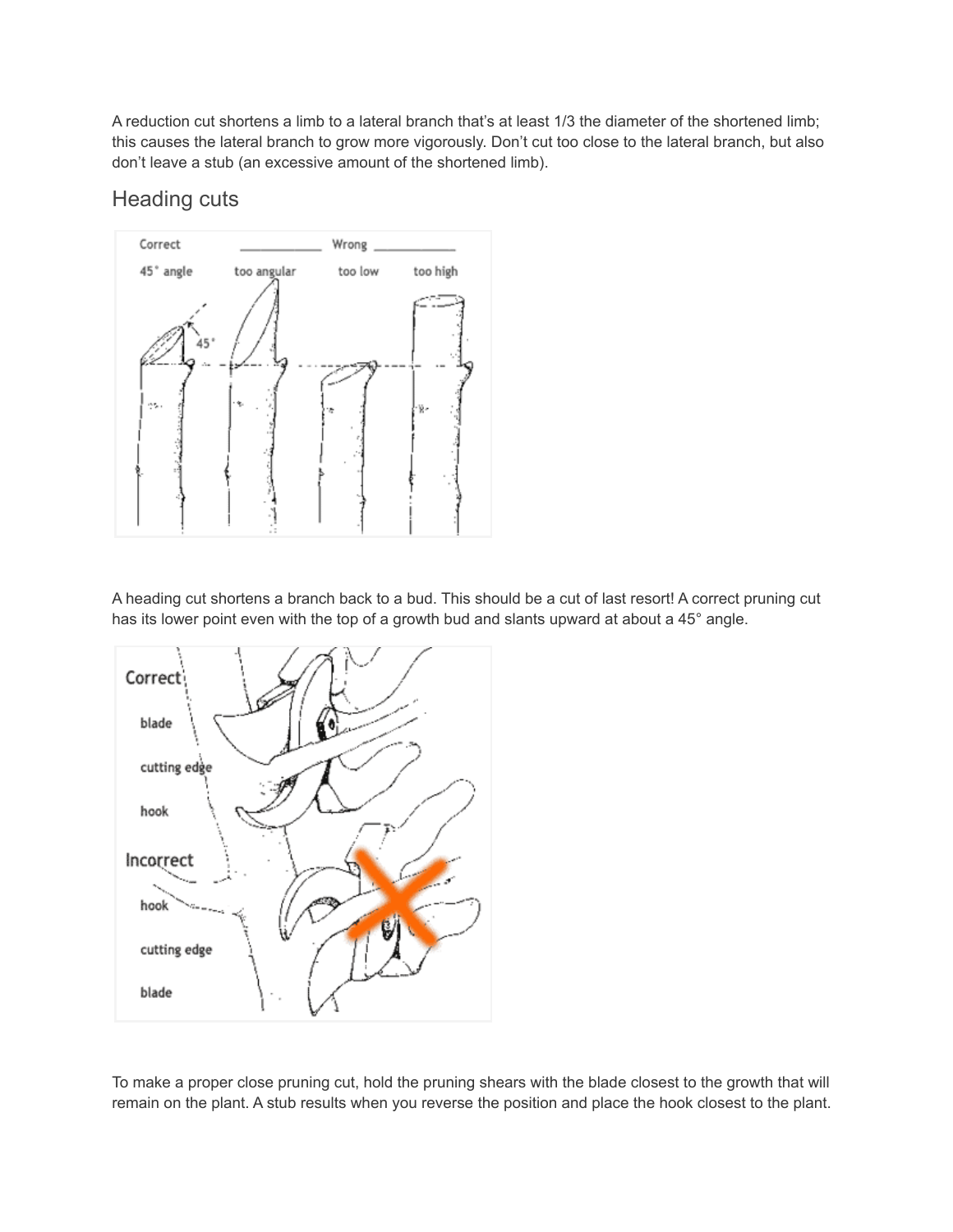

For larger limbs, use three cuts. The first is an "undercut" to keep the bark from peeling down the trunk, cut beneath the branch and a third to half way through it. Make the second cut beyond the first cut, all the way through, to remove the weight of the limb. The third is your finish cut. Here you must guide your saw just to the outside of the branch collar (ridges at the limb's base) with clean strokes, so the final result is smooth.

## Tree Topping



*Topped trees on the 100 block of Roosevelt Street.*

"Topping" is removing more than 30% of your tree's foliage at any one time, cutting or removing the tallest branch, or cutting or removing the ends of all or most of the branches. Topping will severely weaken your tree and may even kill it. It will result in a high-maintenance, expensive, dangerous, and potentially ugly tree. It's illegal in San Francisco and is punishable by a fine.

#### Do not top your tree!

It's okay for tree branches to be in and around telephone wires and low voltage wires as long as there is no stress or undue abrasion. Begin training the young branches to go out and around these wires. Avoid large pruning cuts.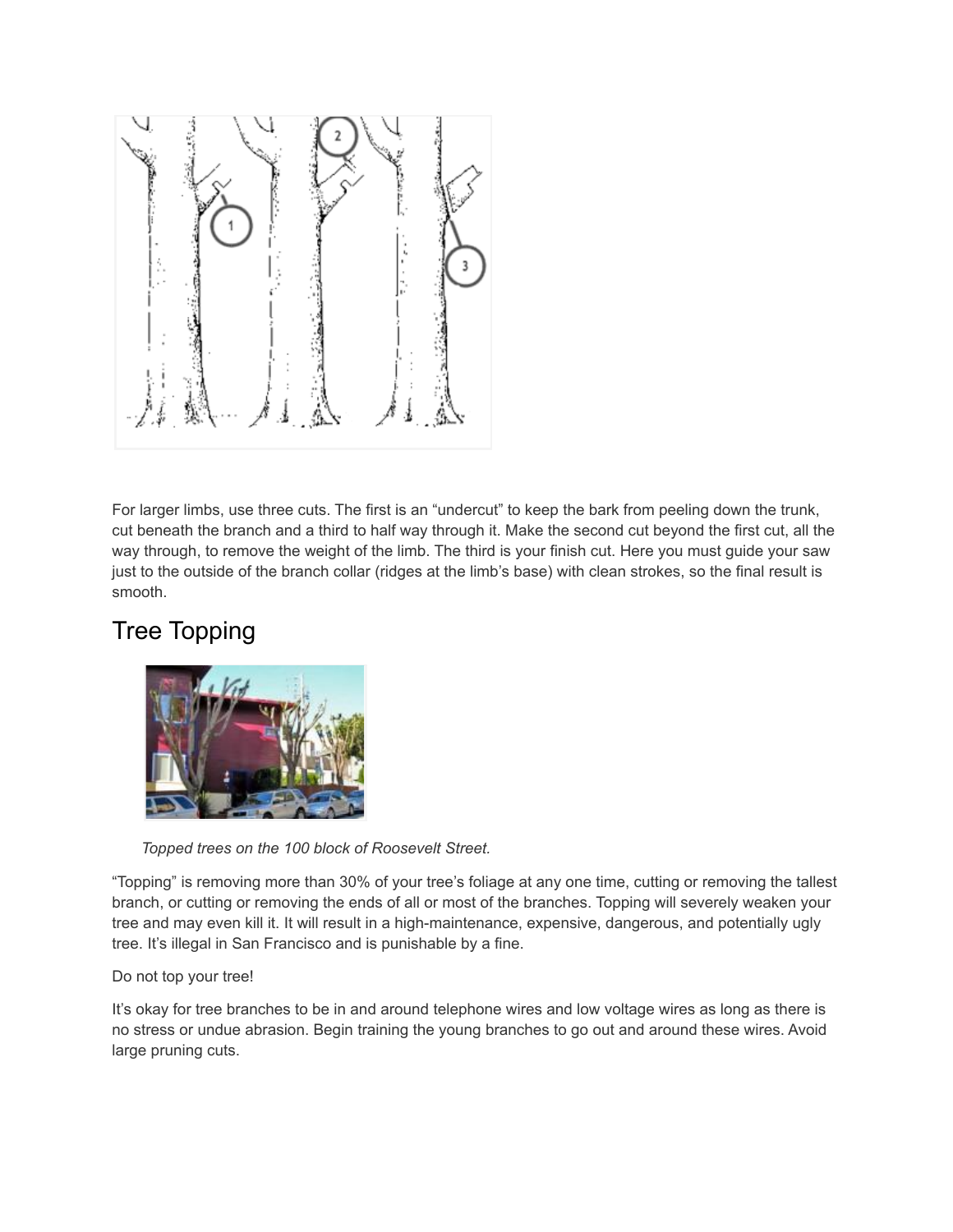### Sidewalk & Basin Care

The tree basin is the square – or rectangle – cut out of the sidewalk. Cover it with mulch, which retains moisture and helps prevent soil erosion.



Soil/mulch should be level with the sidewalk. Mulch should be about 3″ deep but kept away from the trunk.

If you need to add soil, it's best to add natural soil from the immediate area rather than buy soil. (see the soil section to find out why).



Don't raise the soil around your tree trunk! It can cause rot and kill the tree. If you must build a raised box around the tree, keep the tree trunk separate from the raised part. Do this with a large tube or barrier around the trunk, with plenty of airspaces, inside the box. Make sure there is room for the tree to grow.

Don't add other plants to the basin during the first year after planting; they'll compete with the tree for water and nutrients. On the other hand, bare dirt isn't good either because it doesn't hold moisture well. If you have other plants in the basin, keep them short and away from the trunk.

We recommend against covering the basin with bricks or stones; they won't help control roots and deprive the tree of water and oxygen. If you add bricks or stones, leave spaces between them and do not fill them with mortar. Consider adding only a border of flat bricks rather than covering the basin.

If the soil is sandy, the tree's roots are less likely to crack the sidewalk

as the tree grows because roots travel easily through sand, and they'll tend to travel downward to chase the water that penetrates quickly through the sand. However, if the soil is clay-like, roots are more likely to grow close to the surface and crack the sidewalk. To avoid this, you can do preventive "root pruning" when the tree is young by taking a shovel and cutting around the border of the tree basin every six months or so. Using a "rootguard" for larger tree species or species with invasive roots may prevent or delay future sidewalk disruption but works better in sandy soils.

#### **Help! My sidewalk is cracking! What do I do?**

San Francisco Public Works is responsible for repairing tree-related sidewalk damage. If a tree is cracking your sidewalk, please notify SF311, the city's "customer service" department. You can submit a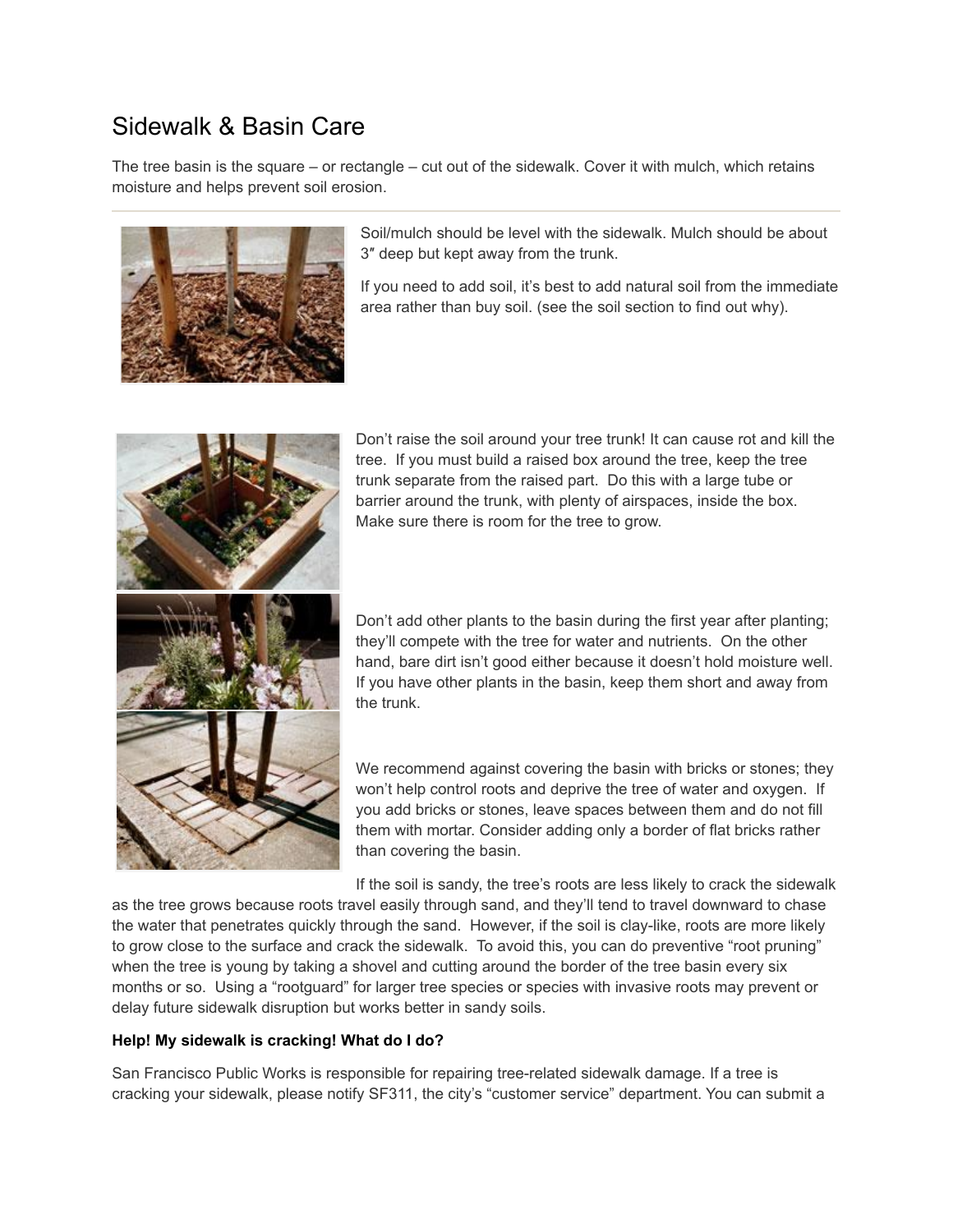report to them in any of three ways: by calling 311 from any 415 area code phone or via the web at [sf311.org/new-request-main/sidewalk-defects](https://sf311.org/new-request-main/sidewalk-defects).

### Common Problems & Disorders

The best defense against tree problems and disorders is a well-maintained and healthy tree. However, should your tree develop problems, these tips may help.

Here are the basic concepts of "integrated pest management," a practical and environmentally sensitive approach to pest management:

- 1. Put the right tree in the right place. Don't force something to grow under conditions it can't handle. FUF helps you with that decision when you plant through us.
- 2. Improve the "cultural conditions" for the tree (water, light, pollution, wind, and soil).
- 3. Know your pest. Is it a bug, disease, or something else? Find out as much as possible, so your efforts aren't wasted.
- 4. Choose the least toxic method of pest control. If improving cultural conditions isn't sufficient, then try a non-chemical method of control. Chemicals are a last resort.
- 5. Know your chemical. if you must use one. What precisely does it kill? What are the risks to you or the environment around you?

#### **Here are some common problems and possible solutions:**

| <b>Symptom</b>                                                                                                               | <b>Possible</b><br><b>Causes</b> | <b>Solution</b>                                                                                                     |
|------------------------------------------------------------------------------------------------------------------------------|----------------------------------|---------------------------------------------------------------------------------------------------------------------|
| Low vigor,<br>wilting or leaf<br>drop, leaf<br>dieback (leaves<br>die from the tip<br>back) or very<br>little new<br>growth. | Water stress                     | See our Watering section for more info.                                                                             |
| Yellowish<br>leaves.                                                                                                         | Overwatering/                    | Choose an appropriate species; amend the soil with organic<br>matter to increase drainage; raise trees if possible. |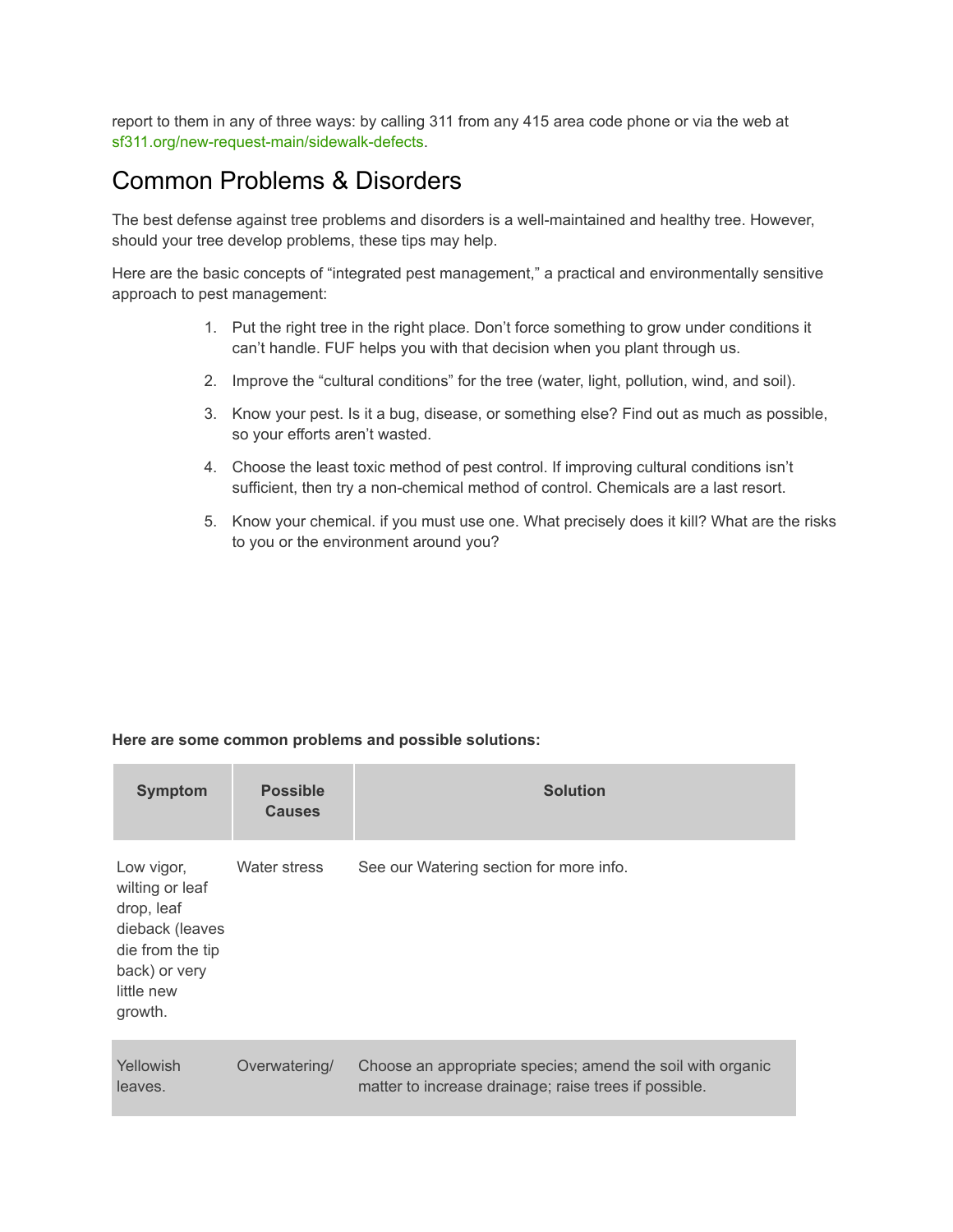| However, the<br>soil may be<br>swampy or<br>even smell bad.                                                                 | poor soil<br>drainage                  |                                                                                                                                                                                                                                                                                                                                                                                                                                                                                                                                                                                                                                                                           |
|-----------------------------------------------------------------------------------------------------------------------------|----------------------------------------|---------------------------------------------------------------------------------------------------------------------------------------------------------------------------------------------------------------------------------------------------------------------------------------------------------------------------------------------------------------------------------------------------------------------------------------------------------------------------------------------------------------------------------------------------------------------------------------------------------------------------------------------------------------------------|
| Leaves to<br>appear<br>yellowish, or<br>chlorotic.                                                                          | Nitrogen<br>Deficiency                 | Adding organic nitrogen fertilizer regularly can help - but don't<br>overdo it.                                                                                                                                                                                                                                                                                                                                                                                                                                                                                                                                                                                           |
| Leaves will<br>yellow, but the<br>veins remain<br>green. This is<br>known as iron<br>chlorosis.<br><b>Example</b><br>image. | Iron deficiency                        | Wind is drying, so try increased watering if the soil drains well.<br>Windburn is usually not fatal if the tree is generally tolerant of<br>conditions. This is usually more noticed on young trees.                                                                                                                                                                                                                                                                                                                                                                                                                                                                      |
| In rare cases of Frost Dieback<br>frost, some<br>plants will<br>partially or fully<br>die back.                             |                                        | Don't prune off the frost-burned branches until you are sure no<br>further frosts are expected. The outer foliage keeps the inner<br>foliage warm. To prevent frost burn, keep plants well-watered.<br>Cover with an old sheet or towel at night if frost is expected,<br>trying to leave an air gap between the sheet and foliage.<br>Uncover during the day. Outdoor-rated string lights<br>("Christmas lights") in the tree at night can also help,<br>especially if it is covered. Jacaranda (Jacaranda mimosifolia)<br>and New Zealand Christmas trees (Metrosiderus excelsus) are<br>some of the more common San Francisco street trees subject<br>to frost damage. |
| The leaves<br>generally wilt<br>and brown<br>within 1-3 days<br>and the tree<br>does not<br>recover.                        | Chemicals<br>dumped into<br>tree basin | This could include but is not limited to: painting chemicals,<br>motor oil, cleaning solvents, etc. Painting chemicals seem to<br>cause the most sudden and dramatic tree death when dumped<br>into tree basins.<br>Be sure that any contractors you hire understand that they are<br>not to dump any toxins in the tree basins (including the<br>neighbor's!) and that they are responsible for the cost of<br>removing and replacing any trees that die if they do. If you<br>suspect a chemical dump, gather some soil with a trowel and<br>smell it. You may detect a chemical odor.                                                                                  |